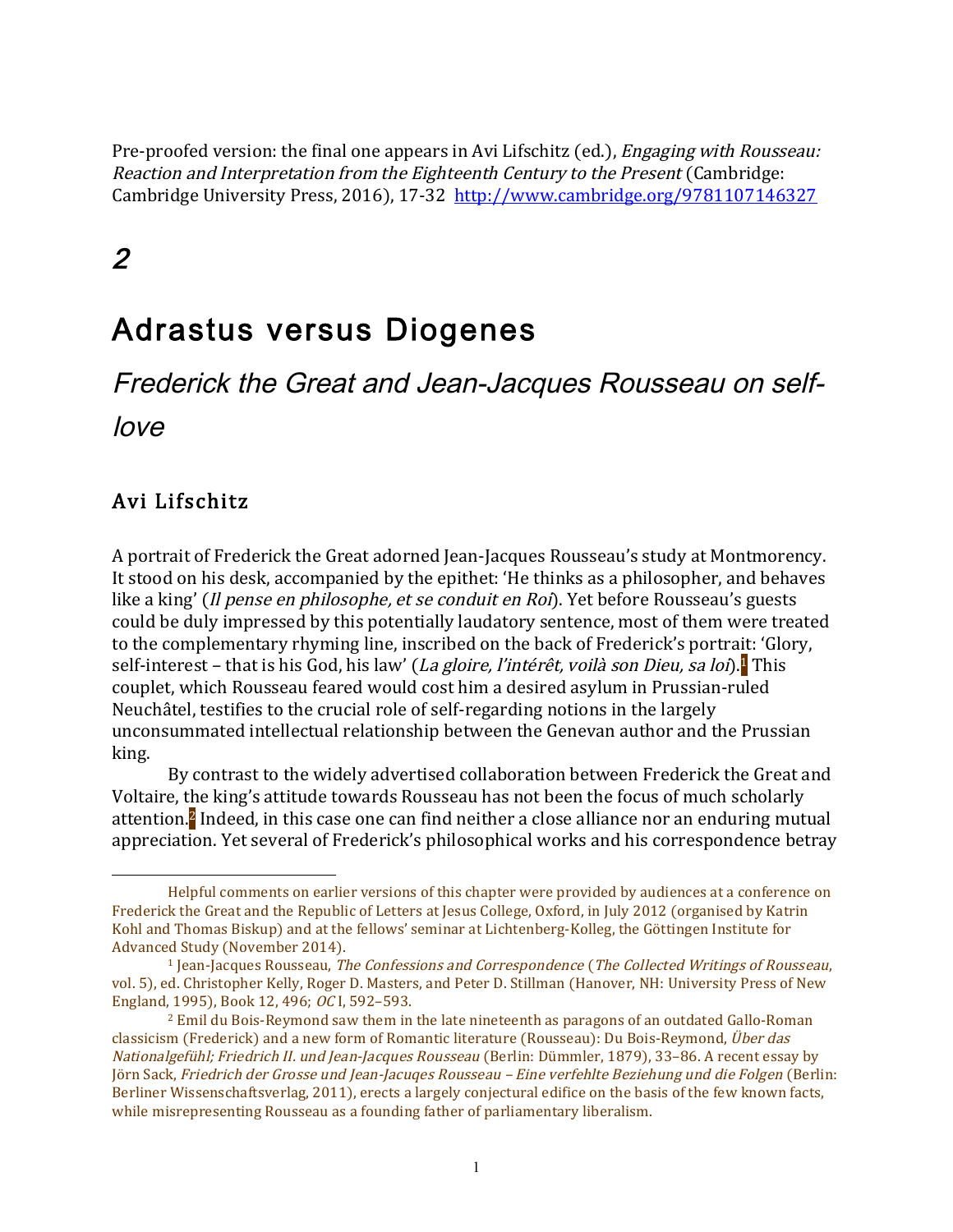a long-lasting preoccupation with the themes discussed by Rousseau in the 1750s. The Genevan, for his part, had already become captivated by Frederick's public persona in his youth.<sup>3</sup> Both Frederick and Rousseau were, moreover, among the most effective masters of public self-fashioning in the eighteenth century.

Though our protagonists never met one another, their mutual fascination reached its peak in 1762 in their indirect correspondence through George Keith, the Jacobite governor of Neuchâtel on Frederick's behalf, when Rousseau sought refuge in the Prussian enclave. Thereafter, well into the 1770s, Frederick continued to tackle the themes that had preoccupied Rousseau. He was acquainted with the renowned discourses Rousseau wrote for the Academy of Dijon, although there is no conclusive evidence of the king's sustained engagement with Rousseau's later works. To a large extent, Frederick's interest in Rousseau's works fits the more general pattern of his involvement with contemporary French philosophy. After the end of the Seven Years War, his interest in and enthusiasm for contemporary French authors gradually waned.

Given Frederick's engagement with the main themes of Rousseau's early career, this chapter focuses on the problematic notion of self-love, or amour propre. Self-love is not only a major theme in the *Discourse on Inequality (Second Discourse*, 1755), but also in the preceding Discourse on the Arts and the Sciences (First Discourse, 1750), where Rousseau traced the origins of different scholarly pursuits back to hubris and the desire for selfpromotion.4 The notion of self-love, with its background in various strands of ancient and early modern Epicureanism and Stoicism, is particularly salient in Frederick's correspondence with George Keith and in the king's essays on the topics highlighted in Rousseau's discourses: the Essay on Self-Love as an Ethical Principle (1770) and Discourse on the Usefulness of the Sciences and the Arts within a State (1772). These items are closely linked to what Frederick saw as the defining features of human nature and the sort of happiness available to human beings in this world.

Over the last generation self-love, or *amour propre*, has increasingly come to the fore as the unifying thread running through Rousseau's different works, mainly due to a new approach to this thorny term (suggested in Nicholas Dent's 1988 interpretation of Rousseau and elaborated in Frederick Neuhouser's more recent book of 2008).<sup>5</sup> Self-love is indeed a key term in Rousseau's various writings, linked as it is to the origins of social interaction especially through the wish for mutual recognition. Traditionally, it had been common to emphasise Rousseau's strict distinction in the Discourse on Inequality between amour de soi-même, a benign care of the self or basic self-preservation – which he deemed one of the essential characteristics of the man of nature – and the inflamed, socially generated amour propre, seen as an excessive drive for recognition and domination. According to the Discourse on Inequality, while the former was a natural instinct leading both animals and human beings to care for their self-preservation, 'amour propre is only a

<sup>3</sup> Rousseau, Confessions, Book 5, 179; OC I, 214.

<sup>4</sup> Jean-Jacques Rousseau, 'Discourse on the Sciences and Arts', in DI, 1–28; here 16; 'Discours sur les sciences et les arts', in OC III, 1–30 (17–18).

<sup>5</sup> N. J. H. Dent, Rousseau: An Introduction to His Psychological, Social and Political Theory (Oxford: Blackwell, 1988), esp. 52–56, 143–145; Frederick Neuhouser, Rousseau's Theodicy of Self-love: Evil, Rationality, and the Drive for Recognition (Oxford: Oxford University Press, 2008). For an overview of the changing views on the unifying core of Rousseau's philosophy, see particularly the contributions to this volume by Axel Honneth (Chapter 11), Christopher Brooke (Chapter 8), and Céline Spector (Chapter 9).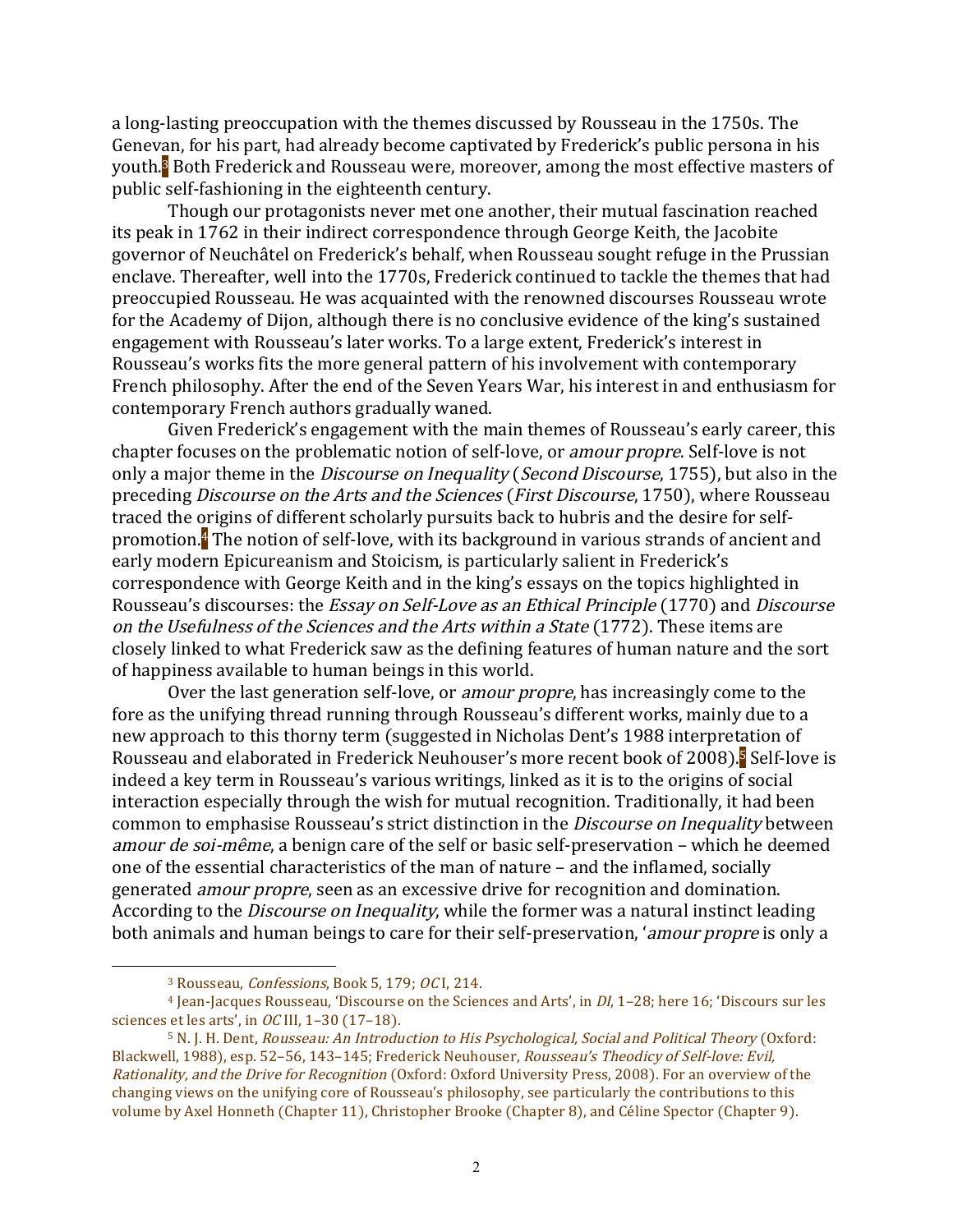relative sentiment, factitious, and born in society, which inclines every individual to set greater store by himself than by anyone else, inspires men with all the evils they do one another, and is the genuine source of honour'.<mark>6</mark> Since Rousseau's state of nature is presocial and pre-political, self-love in its negative guise could not have been present there. As he noted more rhetorically towards the end of the Discourse on Inequality: 'The Savage lives within himself; sociable man, always outside himself, is capable of living only in the mind of others and, so to speak, derives the sentiment of his own existence solely from their judgment'.<sup>7</sup> Indeed, self-love as the constant need for recognition by others, a competitive zero-sum game, had already been recognised by Hobbes as a major characteristic of human beings in the absence of natural sociability. $8$ 

Yet, as Dent has suggested, one can distinguish not only between amour de soimême and amour propre in Rousseau's works, but also between two different kinds of amour propre itself: its basic form as a natural need for recognition which accords others the acknowledgement one seeks for oneself, and its corrupt version, consisting in a malignant desire for preference over others. Following Dent, Neuhouser examined Rousseau's use of self-love in its positive version, especially in Emile (1762), by contrast to its inflamed appearance in the Discourse on Inequality. These changes in Rousseau's use of the term amour propre have also been highlighted by Christopher Brooke, who has argued that Rousseau's initial Epicurean approach to self-love in the *Discourse on Inequality* was tempered by Stoic impulses in later works, most manifestly in *Emile.* Drawing on this new interpretative framework concerning self-love, I shall try to situate Frederick's views on the interaction between the care of the self and the common good against the background of Rousseau's works, and conclude with a discussion of the synthesis between Epicureanism and Stoicism that underlay much of the king's œuvre.

# The Môtiers triangle: Rousseau, Keith, Frederick

The distant relationship between Rousseau and Frederick the Great intensified in 1762 when Rousseau asked for Frederick's protection in Môtiers, within the territory of Neuchâtel. Following the uproar, censure, and official ban provoked by his publications of

 $6$  Rousseau, 'Discourse on the origin and foundations of inequality among men', in *DI*, 111–222, here 218 (Note XV); 'Discours sur l'origine et les fondemens de l'inégalité parmi les hommes', in OC III, 109–223 (219).

<sup>7</sup> Rousseau, DI, 187; OC III, 193.

<sup>8</sup> On this notion in Hobbes see, recently, Philip Pettit, Made with Words: Hobbes on Language, Mind, and Politics (Princeton, NJ: Princeton University Press, 2008); István Hont, Politics in Commercial Society: Jean-Jacques Rousseau and Adam Smith, ed. Béla Kapossy and Michael Sonenscher (Cambridge, MA: Harvard University Press, 2015), 6–12.

<sup>9</sup> Christopher Brooke, Philosophic Pride: Stoicism and Political Thought from Lipsius to Rousseau (Princeton, NJ: Princeton University Press, 2012), 183-202. See also John Rawls's view that *amour propre*, prior to its corruption, made it possible to reconcile self-interest and justice: Rawls, Lectures on the History of Political Philosophy, ed. S. Freeman (Cambridge, MA: Harvard University Press, 2007), 198–200; cf. Céline Spector's contribution to the present book (Chapter 9).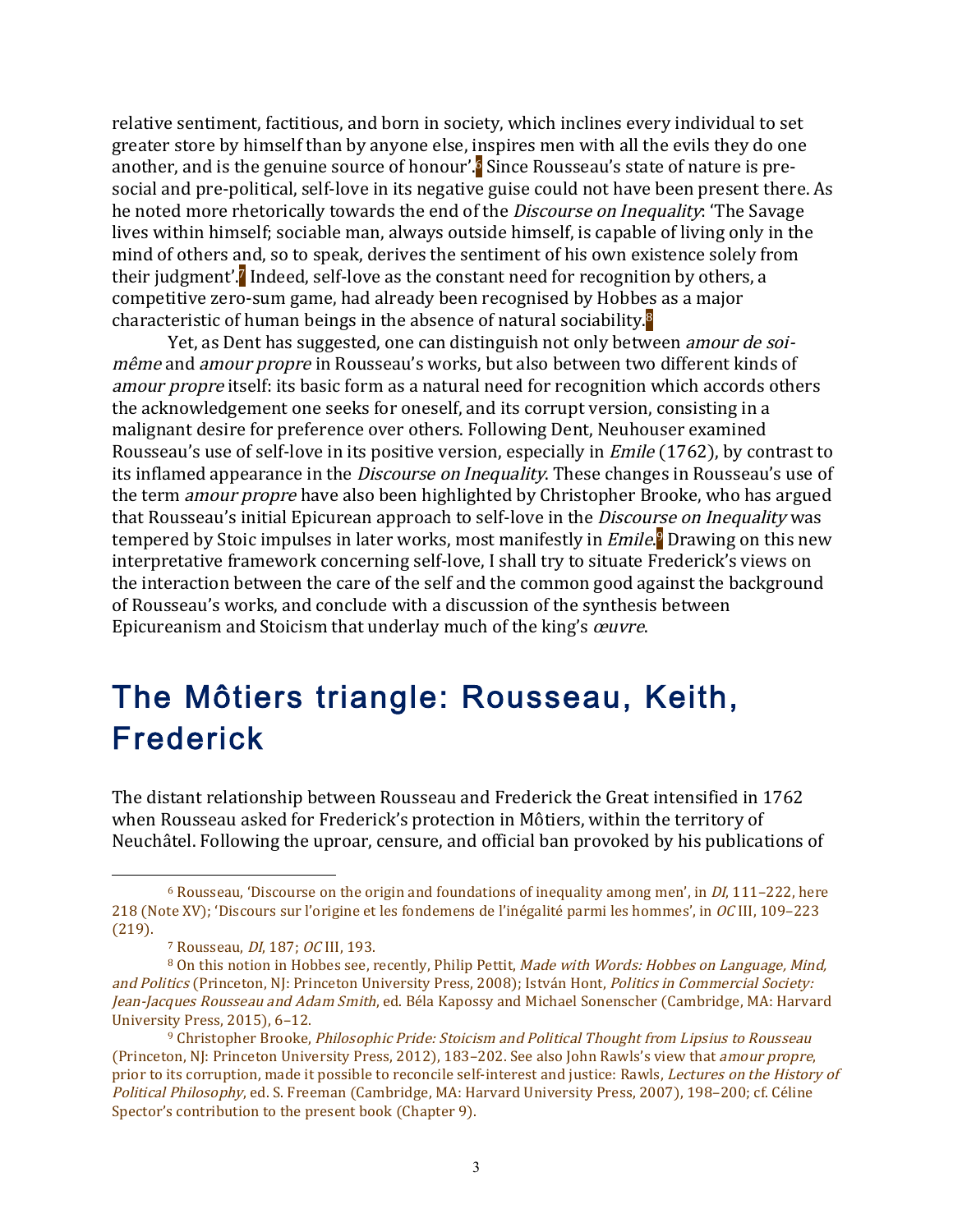the same year, the *Social Contract* and *Emile*, Rousseau saw Neuchâtel – sufficiently close to Geneva and France, yet governed by Brandenburg-Prussia – as a viable refuge. In the Confessions, Rousseau related his hope that Frederick would grant him asylum despite the mocking couplet on his portrait; Rousseau was certain that Frederick had heard of it through his Parisian correspondents. A second problem was Rousseau's unflattering if indirect reference to Frederick in his recently published *Emile*. In Book V, the protagonist Emile reads Fénelon's Télémaque with his tutor while discussing international relations and various arrangements of civil society. In this context, the tutor mentions that Adrastus, the bellicose and treacherous king of the Daunians in Fénelon's novel, could be identified in present-day Europe; this was probably a reference to the Silesian Wars of the 1740s and the still raging Seven Years War, in which Frederick played a major role. The barely concealed allusion to the Prussian king would not have been lost on most contemporary readers. Though the tutor immediately adds that links between the novel and contemporary Europe are 'invidious comparisons that the author himself dismisses or makes in spite of himself'. Rousseau's retelling of the Môtiers episode in his *Confessions* makes it clear that this comparison was precisely and deliberately intended. To make things worse, the subsequent paragraph is a much more explicit attack on eighteenthcentury kingship, following a rhetorical dissociation of Emile from Fénelon's princely protagonist, Telemachus:

Emile does not travel as an idle man, and he does more good than if he were a prince. If we were kings, we would no longer be beneficent. If we were kings and were beneficent, we would do countless real evils without knowing it for the sake of an apparent good that we believed we were doing. If we were kings and were wise, the first good thing that we would want to do for ourselves and others would be to abdicate our royal position and become again what we are.<sup>10</sup>

Retrospectively, having been granted asylum by a king who was much more concerned with the ongoing Seven Years War than with philosophical squabbles, Rousseau changed the royal comparison. In the Confessions, he recast himself as another ancient hero, Coriolanus, exiled from Rome and looking for refuge among his erstwhile enemies, the Volscians. Arguing he knew all along that Frederick's generosity would not disappoint him, Rousseau exclaimed: 'When Jean-Jacques raises himself up next to Coriolanus, will Frederick be beneath the General of the Volscians?'<sup>11</sup> In fact, the situation in 1762 was much more prosaic. Frederick granted Rousseau asylum fairly easily, as he had done in the case of La Mettrie and other authors whose views he did not necessarily share. While the protection of Rousseau cost Prussia next to nothing, this magnanimous gesture towards the renowned Citizen of Geneva enhanced Frederick's carefully managed credentials as a philosophically inclined king and an enemy of religious persecution. Indeed, d'Alembert subsequently argued that Frederick was glad to strike a pose against the Protestant

<sup>10</sup> Rousseau, Emile, or on Education, trans. and ed. Allan Bloom (New York: Basic Books, 1979), Book V, 467; OC IV, 849. Cf. Rousseau's Confessions, Book 12, 496; OC I, 593. See also Rousseau's critical comments on monarchs in the Social Contract of 1762 (SC 96–98; OC III, 409–411). On the role of Fénelon's Télémaque in Frederick's education, see Ernst Bratuscheck, *Die Erziehung Friedrichs des Großen* (Berlin: Georg Reimer, 1885), 27–8; Eduard Spranger, Der Philosoph von Sanssouci, 2nd edition (Heidelberg: Quelle & Meyer, 1962), 29–30.

<sup>&</sup>lt;sup>11</sup> Rousseau, *Confessions*, Book 12, 497; OCI, 593.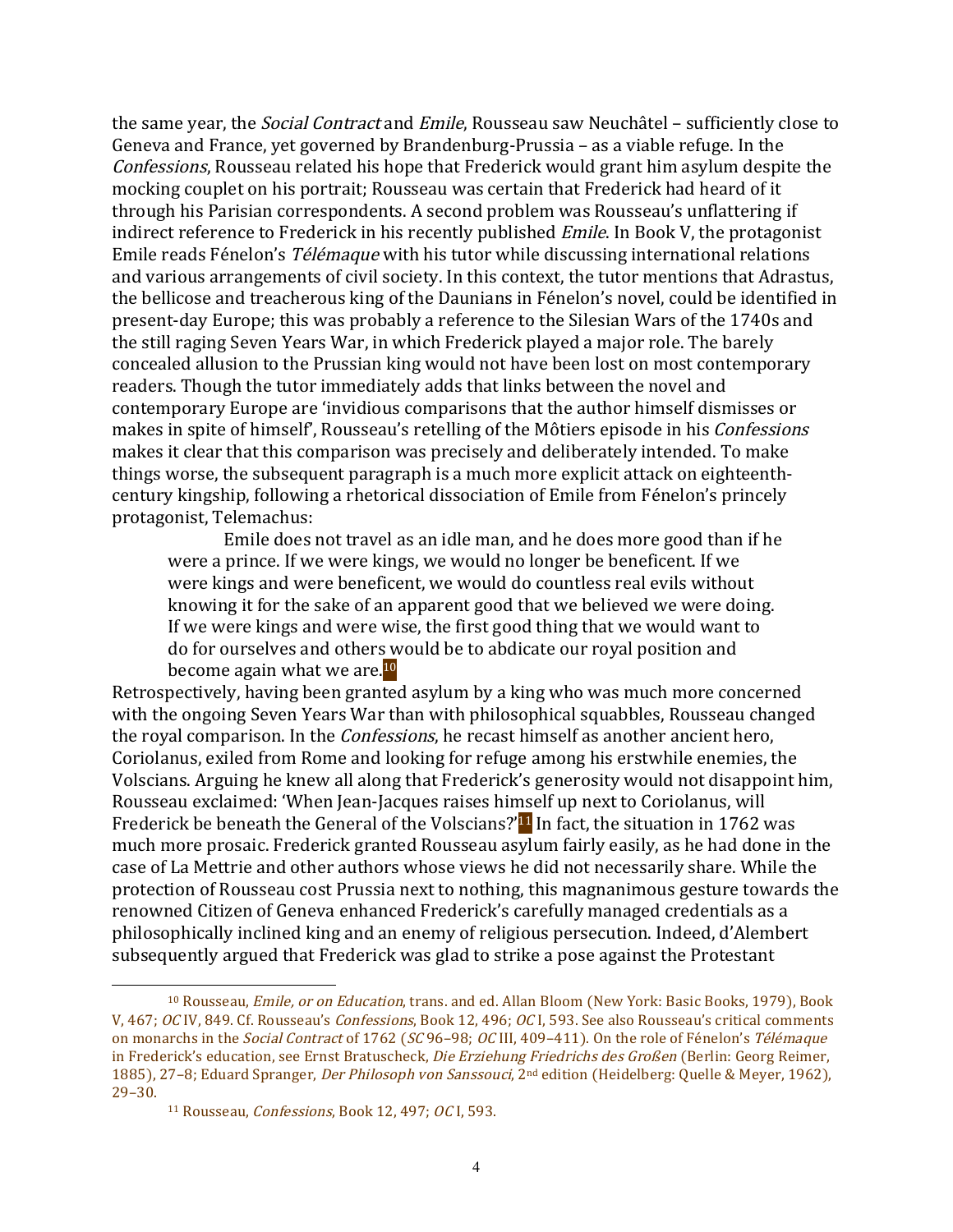clergymen who attacked Rousseau's publications in Geneva and beyond.<sup>12</sup> Furthermore, it was a unique opportunity for the self-fashioned philosopher-king to prove that his own monarchy was much more tolerant and clement than Rousseau's republican *patria*.

While in Môtiers, Rousseau forged a close friendship with the Scottish Jacobite exile George Keith (the tenth Earl Marischal), governor of Neuchâtel and one of Frederick's most trusted companions. Rousseau regarded this fellow exile as a father figure; Keith became the mediator between Frederick and Rousseau, transmitting their views and requests in both directions. Approving Rousseau's request of asylum, Frederick also proposed to provide the fugitive with an allowance. He noted that if Prussia had not been ruined by the contemporary war, he would have built Rousseau a hermitage with a garden where the Genevan could re-enact the state of nature. Yet Rousseau 'would never persuade me to graze the grass and walk on all fours', Frederick added, replicating Voltaire's misrepresentation of the argument of the *Discourse on Inequality*.<sup>13</sup> Keith augmented Frederick's offer with corn, grain, and other supplies, which Rousseau resolutely declined in a letter to Frederick:

You wish to give me bread; is none of your subjects in need of it? Take away from my eyes that sword which dazzles and wounds me; it has done only too much of its duty, and the royal sceptre is abandoned. There is a grand career in wait for kings of your mettle, and you are still far from its end; nevertheless time is running out, and even a spare moment is not left for you to proceed towards the goal. If I could see Frederick the just and the dreaded covering his lands with a numerous populace and becoming their father, then J.-J. Rousseau, the enemy of kings, will come to die at the foot of his throne.<sup>14</sup>

While paying tribute to his benefactor, Rousseau unapologetically uses here the same antimonarchical language he employed in Emile, and for the same reasons. On both occasions, before and after finding refuge in Neuchâtel, Rousseau charged Frederick with extreme bellicosity, grounded in excessive self-love and a pathological pursuit of glory which undermined not only the European peace but also the domestic welfare of Prussia itself. Rousseau's allusion here is to the ancient Cynic philosopher Diogenes of Sinope, who allegedly told the warmongering Alexander the Great to stand out of his sun.<sup>15</sup>

Frederick retorted that making peace was not such an easy task, and that the political leaders with whom he had to deal were as intractable as the philosophers with whom Rousseau had fallen out. Apparently impressed by Rousseau's rejection of his offer of financial and material aid, Frederick wrote to Keith that Rousseau exhibited the apex of virtuous disinterestedness. Yet just like Rousseau's compliment to Frederick, this was a double-edged remark. For Frederick, every virtue had its value in moderation – which applied equally to self-love and disinterestedness. Frederick admitted in the same letter to Keith that excessive voluptuousness, or what he called 'Asiatic luxury', was not at all

<sup>&</sup>lt;sup>12</sup> Jean le Rond d'Alembert, Éloge de Milord Maréchal (Paris: Libraires Associés, 1779), 68-75.

<sup>&</sup>lt;sup>13</sup> Frederick II to Keith, 1 September 1762, in *Œuvres de Frédéric le Grand*, ed. Johann D. E. Preuss, vol. XX, 322.

<sup>14</sup> Rousseau to Frederick, 30 October 1762, ibid., 333–34.

<sup>&</sup>lt;sup>15</sup> On Rousseau and Diogenes, see Michael Sonenscher, Sans-culottes: An Eighteenth-Century Emblem in the French Revolution (Princeton, NJ: Princeton University Press, 2008), 134-201; Louisa Shea, The Cynic Enlightenment: Diogenes in the Salon (Baltimore, MD: Johns Hopkins University Press, 2010), 89–105.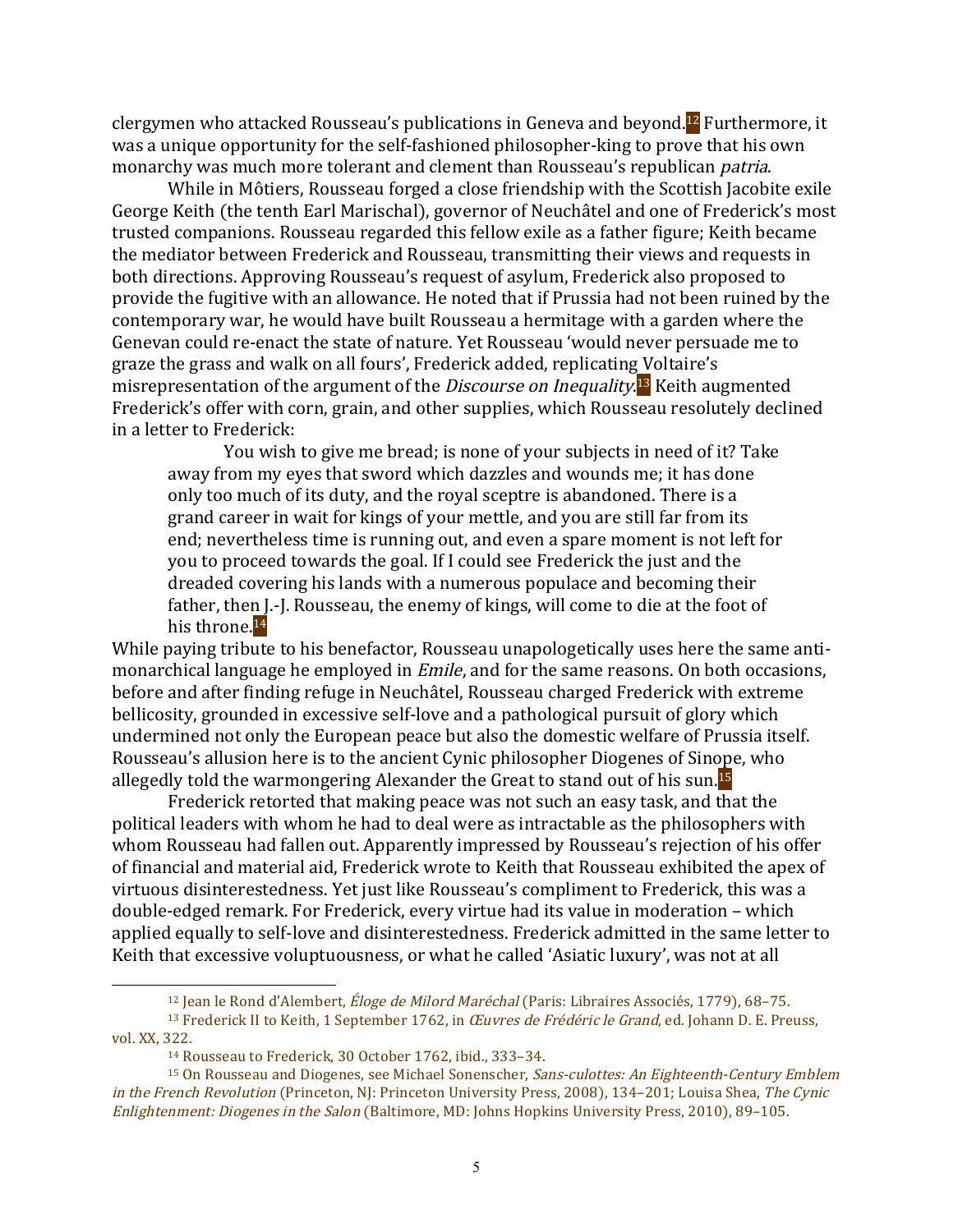necessary. But he immediately qualified this point by wondering why we should renounce most of the conveniences of modern life as long as they could be innocently enjoyed without detriment to society. 'The true philosophy', Frederick argued, 'is the one that does not proscribe luxury but limits itself to the condemnation of its abuse'. And where could one find this 'true philosophy'? Frederick confided in Keith that he always remained faithful to John Locke, Marcus Aurelius, 'my friend Lucretius', and the physics of Epicurus – everything, in his words, 'that can make us moderate, good, and wise'.<sup>16</sup>

This sound philosophy seemed to Frederick to be the direct opposite of what he interpreted as Rousseau's call for austere self-denial in the Discourses, enhanced by the philosopher's rejection of his offer of material help. The king argued that his own philosophical heroes would reject the claim that because we were all born equal, we had to live like savages without law, or that the arts and the sciences had actively damaged morality. Writing to Keith in Neuchâtel, Frederick contrasted his own moderate philosophy with what he saw as Rousseau's pitiable rehearsal of Diogenes's Cynicism:

I believe that your Rousseau has missed his vocation. He was undoubtedly born to become a famous Cenobite monk, a Church father of the desert, celebrated for his austerity and self-maceration, a Stylite. He would have performed miracles, he would have become a saint, and would have enlarged the enormous catalogue of any martyrologist. But at present he cannot be seen as anything but a peculiar philosopher who resuscitates the sect of Diogenes after two thousand years.<sup>17</sup>

Frederick added that disinterestedness is no doubt the foundation of virtue, but in Rousseau's case it was highly exaggerated: one should know how to do without various things while renouncing nothing. Therefore, if Rousseau seemed to Frederick to exhibit abstract morality by renouncing his natural self-love, this very quality made his philosophy inconsequential in the real world.<sup>18</sup> Several years later, Frederick would elaborate this argument in his own essays on the topics that stood at the centre of Rousseau's Discourses.

# The benign effects of natural self-love

In his Discourse on the Usefulness of the Sciences and the Arts within a State, Frederick referred only briefly and in a veiled manner to Rousseau, though it was clear that this essay was the royal reply to the Genevan's *First Discourse*. True to the utilitarian tones of the title, the king sought to demonstrate the close alliance between cultural progress and national greatness. For this purpose, he turned Rousseau's narrative of ancient and modern history upside down. In Rousseau's *Discourse on the Sciences and the Arts*, Sparta was the glory of Greece rather than Athens; the Discourse ended with a distinction between a people who knew how to speak well, and another who acted well. Among the Romans, 'all was lost' when instead of practising virtue they started studying it. For Frederick, on the other hand, the Greek heroes were not only Pericles and Alexander but also Thucydides,

<sup>16</sup> Frederick to Keith, 1 September 1762, Œuvres, XX, 323.

 $17$  Ibid.

<sup>18</sup> 'Ce grand désintéressement est sans contredit le fond essentiel de la vertu; ainsi je juge que votre sauvage a les mœurs aussi pures que l'esprit inconsequent.' (Ibid.)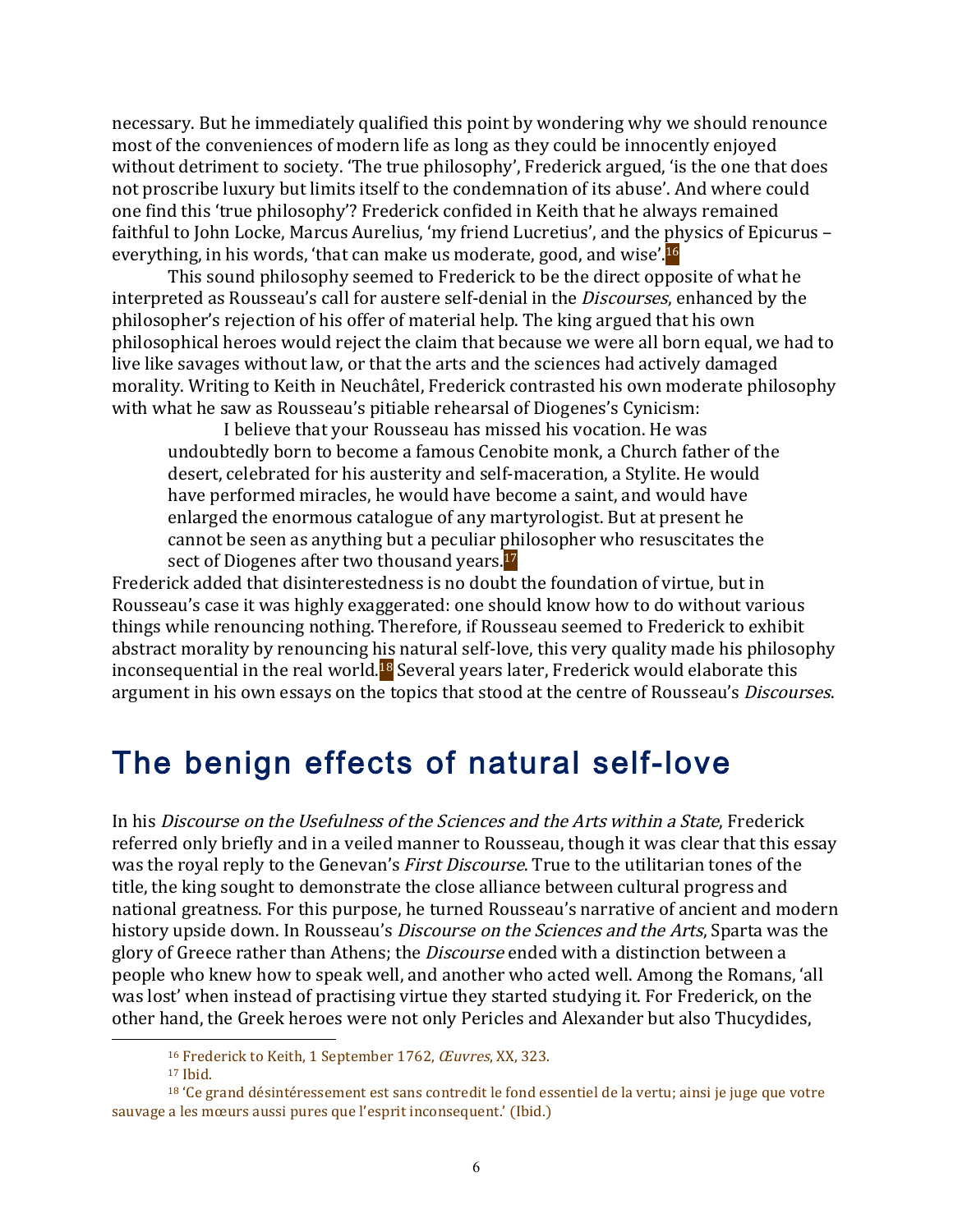Euripides, Xenophon, and Plato; the Romans truly came into their own when Cicero, Varro, Virgil, and Livy produced their 'brilliant' masterpieces.19

Yet the difference between these texts runs much deeper than a disagreement on the historical links between political and intellectual greatness. For Rousseau, the problem with the arts and the sciences lay right at their source: an excessive desire for selfaggrandisement. Eloquence was born out of ambition, hatred, flattery, and lying; geometry originated in greed; and physics was the offspring of vain curiosity. In a nutshell, all forms of scholarly inquiry owed their emergence to human pride and self-love; they were intellectual and social luxuries, widening the gap between appearance and essence while generating inequality. In Rousseau's cultural critique, the arts and the sciences were the closest collaborators of political usurpers and arbitrary rulers, pacifying their exploited subjects. As Rousseau famously argued, the arts and the sciences 'spread garlands of flowers over the iron chains with which they are laden, throttle in them the sentiment of that original freedom for which they seemed born, make them love their slavery, and fashion them into what is called civilized Peoples'. 20

Frederick celebrated, by contrast, the most renowned scientists and artists as national heroes. He too saw a close link between the arts and politics – obviously not in a conspiratorial alliance of despots and their scientific advisors, but through a quasicameralist view of scientific progress as enhancing the size of the national population, contributing to manufacture, and creating budgetary surplus and military superiority. As Frederick summed up his utilitarian vision of science, 'all enlightened princes have protected those whose savant works honour the human mind; now things have come to the point that if a government failed only slightly in its promotion of the sciences, it would soon find itself a whole century behind its neighbours'.<sup>21</sup> (As usual, Poland was Frederick's example of this sorry state of affairs.) In Frederick's account, scientists and artists acted for the common good. If self-love fired up their intellectual pursuits or if they wished to excel in order to outshine their peers, this only promoted the lustre and greatness of their homeland. As real patriots, their self-interest was perfectly aligned with that of the state, according to Frederick's Discourse: detrimental self-interest was ascribed to those sects and individuals who delayed the progress of science or prohibited experimentation and the publication of new discoveries. Only swindlers, impostors, and religious zealots were harmed by scientific progress, not public or individual morals. Intellectual self-love was in Frederick's eyes the source of patriotic pursuits rather than a cause of personal and national corruption.22

<sup>19</sup> Rousseau, DI, 10–11, 28; OC III, 10–11, 30; Frederick II, 'Discours de l'utilité des sciences et des arts dans un état', in Œuvres, IX, 195–207; here 205–206.

<sup>20</sup> Rousseau, DI, 6; OC III, 6–7.

<sup>21</sup> Frederick II, Œuvres, IX, 206.

 $22$  A rare point of agreement between Frederick and Rousseau is the significance of scientific academies as promoters and regulators of genuinely useful knowledge. Both discourses were addressed to such institutions: Rousseau's treatise won the prize of the Dijon Academy, while Frederick's essay was first read at a public session of the Berlin Academy in the presence of his sister Ulrike, the dowager queen of Sweden (27 January 1772). On this topic, see Alexander Schmidt, 'Scholarship, Morals, and Government: J. H. S. Formey's and J. G. Herder's responses to Rousseau's First Discourse', Modern Intellectual History 9.2 (2012), 249–274.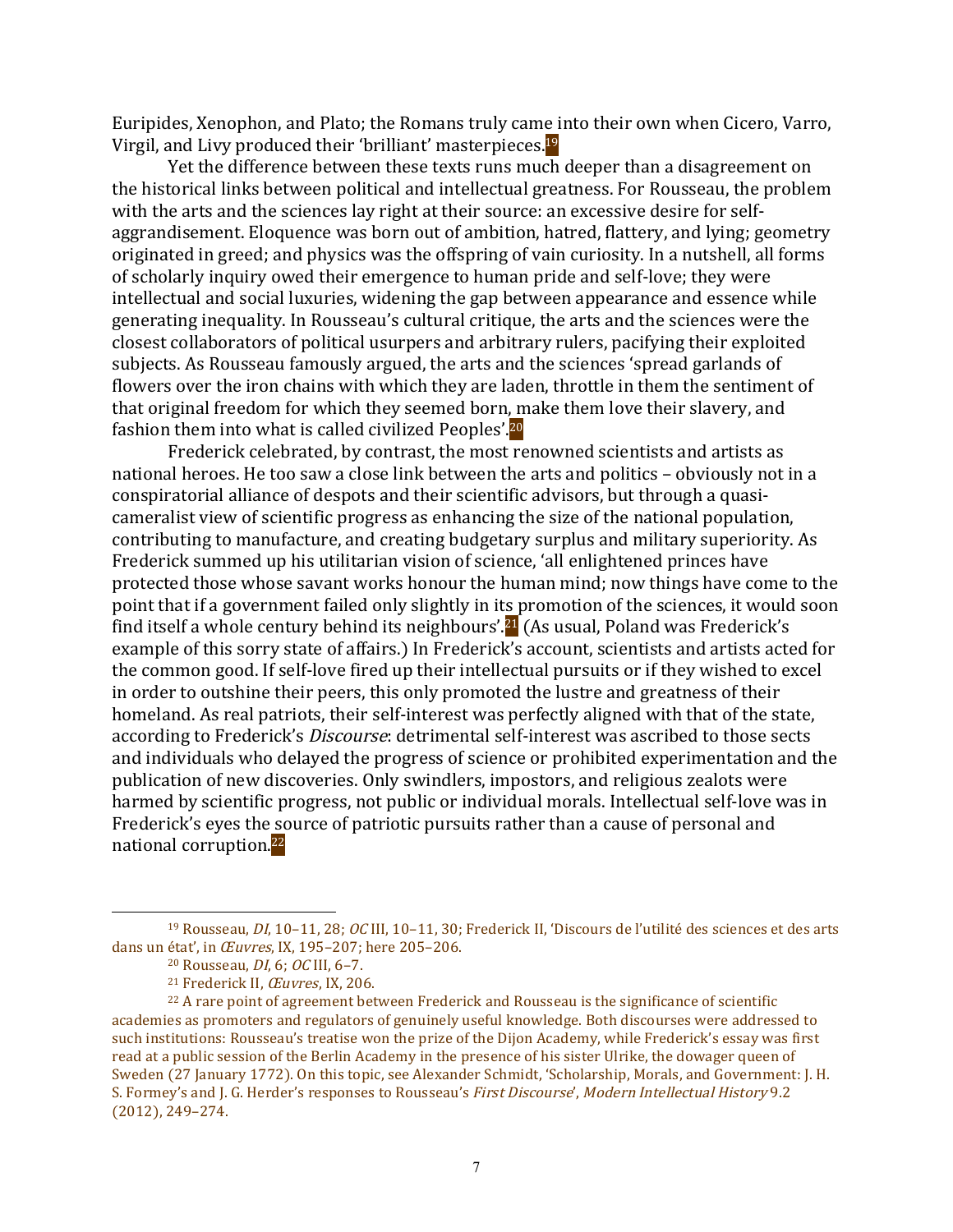Frederick's Essay on Self-Love Considered as an Ethical Principle was read at the Berlin Academy in January 1770 and published later that year.<sup>23</sup> Despite the much-touted collaboration between Voltaire and the Prussian king, the treatise was much longer and substantially different from Voltaire's 'amour propre' entry in his Dictionnaire philosophique of 1764.<sup>24</sup> Both Voltaire and Frederick saw self-love as a natural instinct, yet the latter presented a wider overview of its workings (with no reference to Voltaire's examples of a Spanish beggar and an Indian fakir). In fact, Frederick probably replied here to recent works by Helvétius and d'Alembert, while keeping in mind both Rousseau's Discourse on the Arts and the Sciences and his Discourse on Inequality, where self-love played a pivotal role within the overall argument.25

Frederick's view of self-love in the essay is fairly similar to Rousseau's modified theory in Emile (1762). In this work, Rousseau revised his dichotomous distinction in the Discourse on Inequality between the positive amour de soi-même and its inflamed relation, amour propre, as well as their separation from pity, which he had described as the source of all fellow-feeling. In Emile, Rousseau argued that the same self-love could be the source of both 'humane and gentle' passions and 'cruel and malignant' ones, depending on context and education. He now proclaimed that 'love of men derived from love of self is the principle of human justice'.<sup>26</sup> Indeed, *Emile* can be read as a guide to the transformation of one's self-love into benign social and civic sentiments rather than inflamed self-preference; this is the direction in which the tutor tries to channel the child's mental development. The point is to make us genuinely linked to other human beings in such a way that their interests would approximate our natural self-love or become its extension.

But when the strength of an expansive soul makes me identify myself with my fellow, and I feel that I am, so to speak, in him, it is in order not to suffer that I do not want him to suffer. I am interested in him for love of myself, and the reason for the precept is in nature itself, which inspires in me the desire of my well-being in whatever place I feel my existence.<sup>27</sup>

Frederick too regards self-love as a most natural human inclination, and hence the most durable hinge on which virtue and civic behaviour could turn. As he puts it, human beings are usually the secret object of all the good they perform: 'Through a hidden and barely perceptible sentiment, men trace everything back to themselves, placing themselves at the centre where all lines of circumference end.<sup>'28</sup> Frederick then anticipates the objection that equates virtue with perfect disinterestedness – which he had already mentioned in the 1762 letter to Keith concerning Rousseau's rejection of royal assistance. In a similar manner to Emile's tutor, Frederick's task here is to rectify the human judgement of what was natural about self-love and what constituted its corruption. Drawing on examples from

<sup>&</sup>lt;sup>23</sup> Frederick II, 'Essai sur l'amour propre envisagé comme un principe de morale', in *Histoire de* l'Académie royale des sciences et belles-lettres, Année 1763 (Berlin: Haude & Spener, 1770), 341–354. References here are to the Preuss edition: Œuvres, IX, 99–114.

<sup>&</sup>lt;sup>24</sup> Œuvres complètes de Voltaire, vol. XXXV, ed. Christiane Mervaud (Oxford: Voltaire Foundation, 1994), 334–36.

<sup>&</sup>lt;sup>25</sup> Frederick to Voltaire, 17 February 1770, in *Œuvres*, XXIII, 169-70. Frederick's interest in the natural aspects of self-love is already apparent in his Réfutation du Prince de Machiavel (Œuvres, VIII, 311).

<sup>26</sup> Rousseau, Emile, Book IV, 235; OC IV, 523.

<sup>27</sup> Ibid.

<sup>28</sup> Frederick II, Œuvres, IX, 111.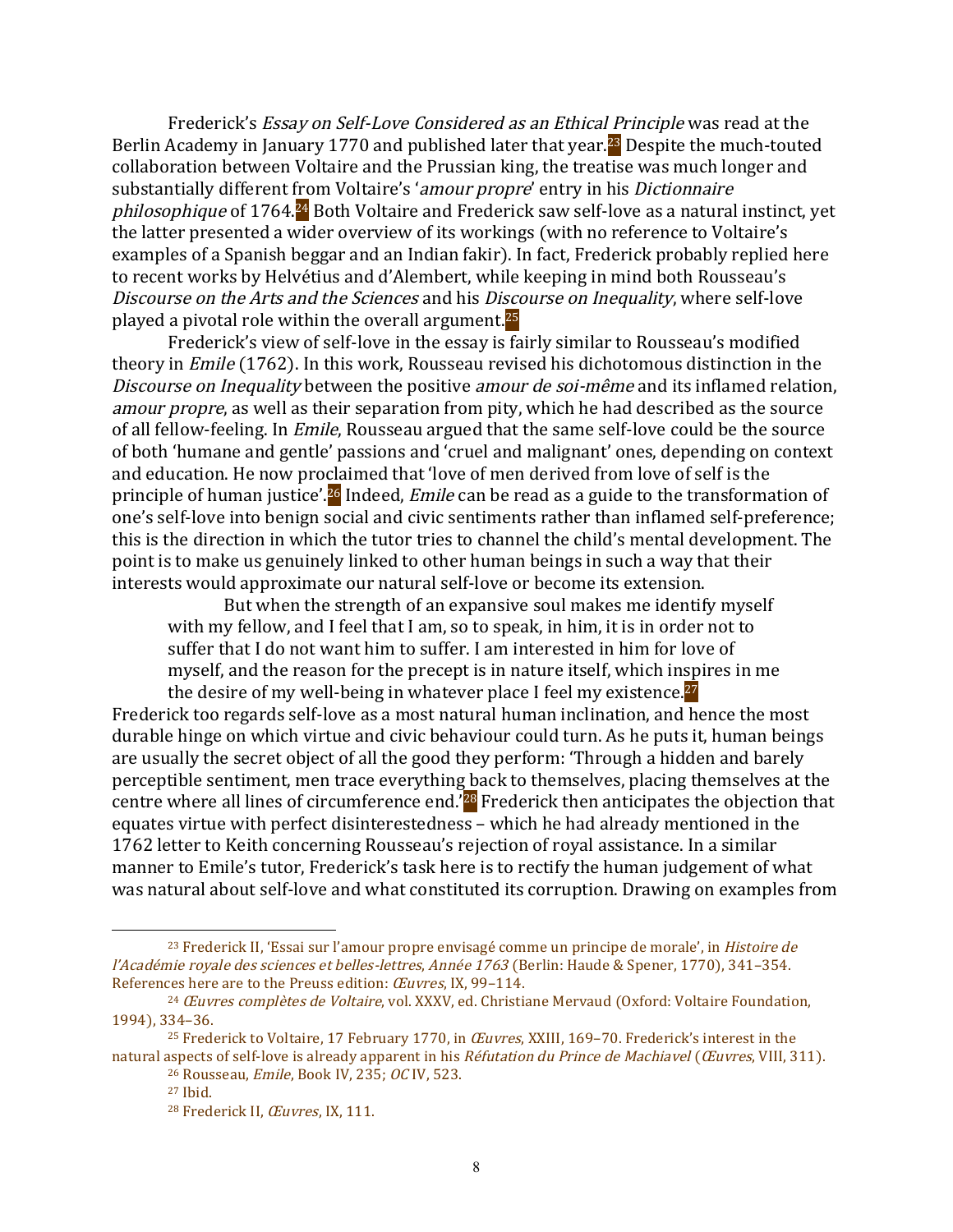Roman history, Frederick claims that 'our greatest examples of disinterestedness are provided to us by the principles of self-love'.29 One had to regulate self-love, showing human beings that others' interests could be conceived as their own.<sup>30</sup> Yet how could such a regulation of self-love be achieved? Frederick suggests here the adoption of the Hellenistic view of happiness as a perfect tranquillity of the mind. Once we opted for it as the ultimate goal of our actions, there could be no contradiction between disinterestedness and self-love. Such mental tranquillity would teach us not to attach ourselves vehemently to tempestuous passions, unhealthy debauchery, or excessive anger.

Frederick's use of a term so similar to the ancient Epicurean *ataraxia* or its Stoic version, apatheia, is telling. It is complemented by a fascinating enumeration of those who had not properly understood how to reconcile self-love and love of one's fellows or fatherland. One of the authors who allegedly went astray was La Rochefoucauld, whose Epicurean emphasis on self-love as the font of all social action dismayed Frederick because it slandered virtue and presented it as a fig leaf covering merely egotistical sentiments. $31$ But first and foremost among Frederick's targets were the monotheistic faiths – Judaism, Christianity, and Islam – which, together with Confucianism, were charged with advocating the wrong sort of ethics. According to Frederick, their anchoring of morals in a transcendental God and divine rewards and punishments was a serious obstacle to the proper motivation of virtuous action. Virtue, for Frederick, could only be based on natural self-love. Though he claims that errors on this front were made equally in pagan antiquity as well as in Christian times, the gist of the argument is clearly directed against Christianity:

How the Christians degenerated and corrupted the ancient purity of morals! Cupidity, ambition, and fanaticism filled those hearts that made their vocation the renunciation of this world, and perverted what simple virtue had established. History is teeming with similar examples. With the exception of a few hermits, as pious as they are socially useless, the Christians of our day are eventually not preferable to the Romans of Marius's and Sulla's times; I limit this parallel, of course, only to the comparison of morals.<sup>32</sup>

Apart from the unsurprisingly joyful condemnation of Christianity, one may identify here a serious issue that specifically bothered Frederick in Christian ethics, and which he saw epitomised by hermits and other recluses: the interpretation of virtue as self-denial. This is the crux of his attempt to rehabilitate self-love as a moral principle, or to derive socially beneficial actions from a healthy care of the self. Like Emile's tutor, Frederick tries to get rid of an ethics of dependence on external factors, be they priests or divine rewards and

<sup>29</sup> Ibid., 110–111.

<sup>30</sup> Ibid., 104–105. One crucial difference between the two accounts of benign self-love is Frederick's pronounced emphasis on military glory and fear for one's reputation as major extensions of natural self-love.

<sup>31</sup> Ibid., 105. This did not prevent Frederick from including in 1780 La Rochefoucauld's Maxims in the list of exemplary works to be translated into German in order to enrich the language. ('De la littérature allemande', in Œuvres, VII, 119.) See Louis Hippeau, Essai sur la morale de La Rochefoucauld (Paris: Nizet, 1967), Jean Lafond, La Rochefoucauld: augustinisme et littérature, 3rd ed. (Paris: Klincksieck, 1994); Michael Moriarty, 'La Rochefoucauld on Interest and Self-Love', in Fallen Nature, Fallen Selves: Early Modern French Thought II (Oxford: Oxford University Press, 2006), 225–48.

<sup>32</sup> Frederick II, Œuvres, IX, 102.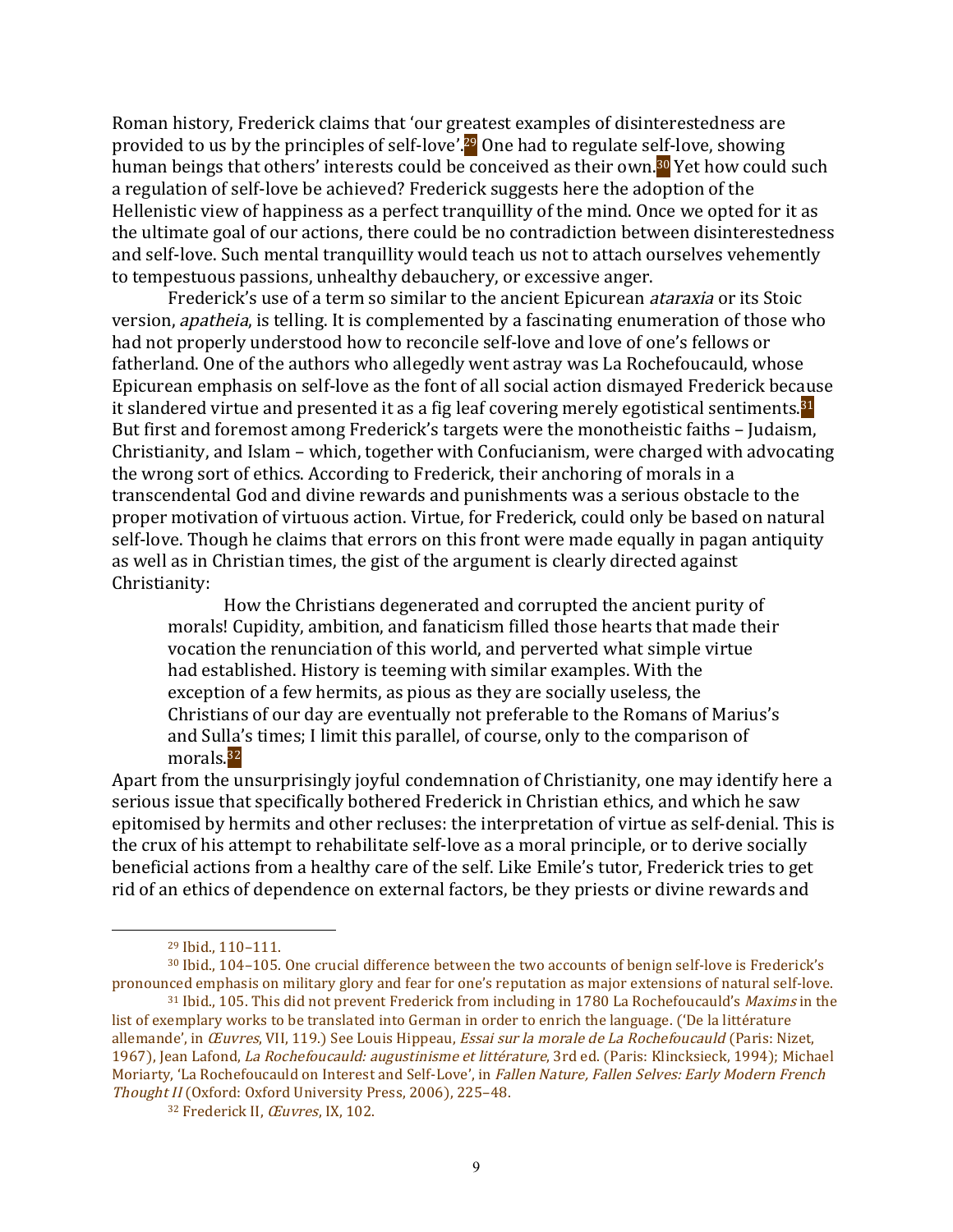punishments. Self-love could lead to all the sociable and patriotic actions usually deemed virtuous; it is disinterestedness in the guise of self-denial and withdrawal from this world that Frederick saw as detrimental to both individual health and the social fabric.

Such self-denial is precisely what the king had criticised in Rousseau's behaviour in 1762, when he described the Genevan as a potential Christian saint or a philosopher whose disinterestedness was thoroughly useless in the modern world. Frederick formed this view on the basis of the letters he received from Rousseau and Keith in 1762, as well as on an alltoo-common interpretation of the Discourse on Inequality. Ironically, Frederick did not realise how close his understanding of the benign effects of natural self-love was to Rousseau's own revised stance in Emile. His only direct reference to this book is in a letter of February 1763, where he indicates he has just started reading it. Disrupted as his reading must have been by the negotiations leading to the Peace of Hubertusburg, it does not seem likely that Frederick ever made it to Book IV of Emile, where Rousseau elaborated his theory of the careful, positive extension of *amour propre* from its natural basis in the self onto others.<sup>33</sup>

### Frederick's pagan synthesis

 $\overline{a}$ 

The king's combination of ethical principles from different Hellenistic schools is hardly surprising. After all, already in the 1762 letter to Keith about Rousseau, Frederick confessed that the Stoic emperor Marcus Aurelius and 'my friend Lucretius' were among the very few sources of his 'true philosophy'. Indeed, when Frederick used De rerum natura as his breviary, especially during the Seven Years War, he was particularly interested in its consolatory effects against the fear of death and what he saw as its exhortation to moral self-sufficiency given the absence of divine providence. One of his most extensive meditations on Lucretius's poem is the work known as the Epistle to Keith, which bore the title On the Futile Terror of Death and Fear of Another Life (1752); in its 1760 edition, a subtitle was added to indicate that this was 'an imitation of the third book of Lucretius'. $34$ Yet even towards the end of this largely Epicurean poem, Marcus Aurelius makes a grand appearance (together with Julius Caesar, Virgil, and Newton) to recommend a full recognition of the transitory nature of human existence and the mortality of the soul.<sup>35</sup>

In the Epistle, Frederick tries to console Keith by recourse to the same argument he would use in 1770 in his essay on self-love. Keith and Frederick, made wiser by their constant confrontation with death, learned to appreciate what Lucretius and Marcus Aurelius had taught: the reward of a benevolent act is in the act itself, and its proper motive is natural self-love. Frederick contrasts this mode of action to the behaviour of Christian

<sup>&</sup>lt;sup>33</sup> Frederick to Luise-Dorothea of Saxe-Gotha, 10 February 1763, in *Œuvres*, XVIII, 248–50.<br><sup>34</sup> Frederick II, 'Épître XVIII. Au maréchal Keith', in *Œuvres*, X, 226–37. It first appeared in the 1752

private edition of Œuvres du philosophe de Sans-Souci. On the Epicurean overtones of this work, see Reinhart Meyer-Kalkus, '"Mein Freund Lukrez." Friedrichs "XIII. Epistel an den Marschall von Keith: Über die leeren Schreckens des Todes und die Angst vor einem anderen Leben"', in Friedrich der Große als Leser, ed. Brunhilde Wehinger and Günther Lottes (Berlin: Akademie Verlag, 2012), 121–142.

<sup>35</sup> The Stoic emperor also rode to the rescue of the ill-informed moderns in the conclusion of Frederick's Essay on the Forms of Government of 1777 (Œuvres, IX, 239).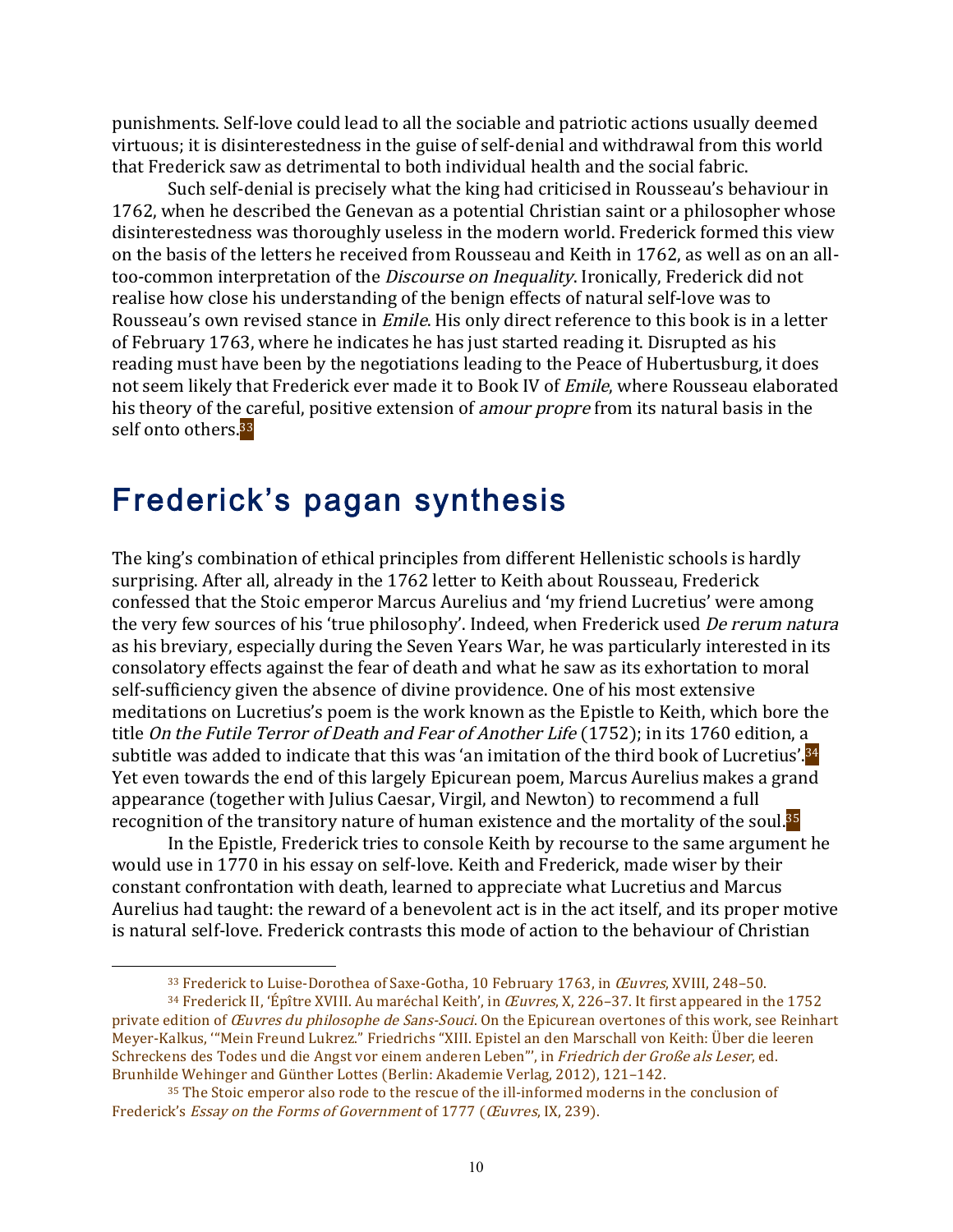believers, deemed cowardly criminals whose illicit desires are blocked only by the external bulwark of divine damnation. As in the *Essay on Self-Love*, the king sees here Christian virtue as mere illusion, for instead of flowing from the natural self it depends on outward factors. By contrast to the Christians, Frederick depicts Keith and himself as unsullied by artificial interests precisely because they have renounced any hope for future rewards in another life. Their Epicuro-Stoic synthesis leaves them with no other motivation for virtuous action than the here and now. Keith and I, Frederick argues, can bestow benevolent actions on the world because we stare death in the eye with no regrets, having acted solely from a love of humankind generalised from natural self-love. In the Epistle (part of which is reproduced below in the original rhyming French) 'interest' is the opposite of the healthy extension of self-love: amour propre as a moral principle is not the same as the pursuit of excessive self-interest at the expense of others.<sup>36</sup> Frederick was not, of course, the only author to distinguish between self-interest and love of self: at the beginning of this chapter we witnessed Rousseau accusing Frederick of placing glory and 'interest' before the common good. Both Rousseau and Frederick thus contrasted the unbridled pursuit self-interest to the socially benevolent aspects of benign self-love.<sup>37</sup>

Frederick's 'true philosophy', if he ever had a coherent one, is hard to pin down as an appropriation of a particular intellectual school or trend. Well acquainted with seventeenth-century French works in which either a Christianised Epicureanism or its more ancient versions played a major role (such as La Rochefoucauld's), he did not follow wholeheartedly the fashionable fusion between Epicurean elements and the Augustinian notion of fallen man.<sup>38</sup> This intellectual amalgam had been manifest in the work of Jansenists like Pierre Nicole and Blaise Pascal, yet, as we have seen, Frederick refused to

<sup>36</sup> Allez, lâches chrétiens, que les feux éternels

Empêchent d'assouvir vos désirs criminels,

Vos austères vertus n'en ont que l'apparence.

Mais nous, qui renonçons à toute récompense,

Nous, qui ne croyons point vos éternels tourments,

L'intérêt n'a jamais souillé nos sentiments:

Le bien du genre humain, la vertu nous anime,

L'amour seul du devoir nous a fait fuir le crime;

Oui, finissons sans trouble et mourons sans regrets,

En laissant l'univers comblé de nos bienfaits. (Frederick II, Œuvres, X, 235–36).

In the 1760 edition, the sensitive 'lâches chrétiens' was replaced by a more neutral 'mortels craintifs'; on this modification, see Meyer-Kalkus, ''Mein Freund Lukrez.'', 122–124. For the instrumental use of this poem and the entire Œuvres du philosophe de Sans-Souci by the French government during the Seven Years War, see Thomas Biskup, 'Die Schlacht von Sanssouci: Der roi-philosophe und die klandestine Literatur im Siebenjährigen Krieg', in Krieg und Frieden im 18. Jahrhundert: Kulturgeschichtliche Studien, ed. Stephanie Stockhorst (Hanover: Wehrhahn, 2015), 75–92.

<sup>37</sup> For Rousseau's distinction between 'vulgar' Epicureanism and an Epicureanism true to its sources, which closely resembled Stoicism, see Jared Holley, *'In verba magistri*? Assessing Rousseau's Classicism Today', in History of Political Thought 37 (2016).

<sup>38</sup> Jean Lafond, 'Augustinisme et épicurisme au XVIIe siècle,' XVIIe Siècle 34 (1982), 149–58; Pierre Force, Self-Interest before Adam Smith (Cambridge: Cambridge University Press, 2003), 48–90; John Robertson, The Case for the Enlightenment: Scotland and Naples 1680–1760 (Cambridge: Cambridge University Press, 2005), 127–30; Neven Leddy and Avi Lifschitz (ed.), Epicurus in the Enlightenment (Oxford: Voltaire Foundation, 2009), 5–10.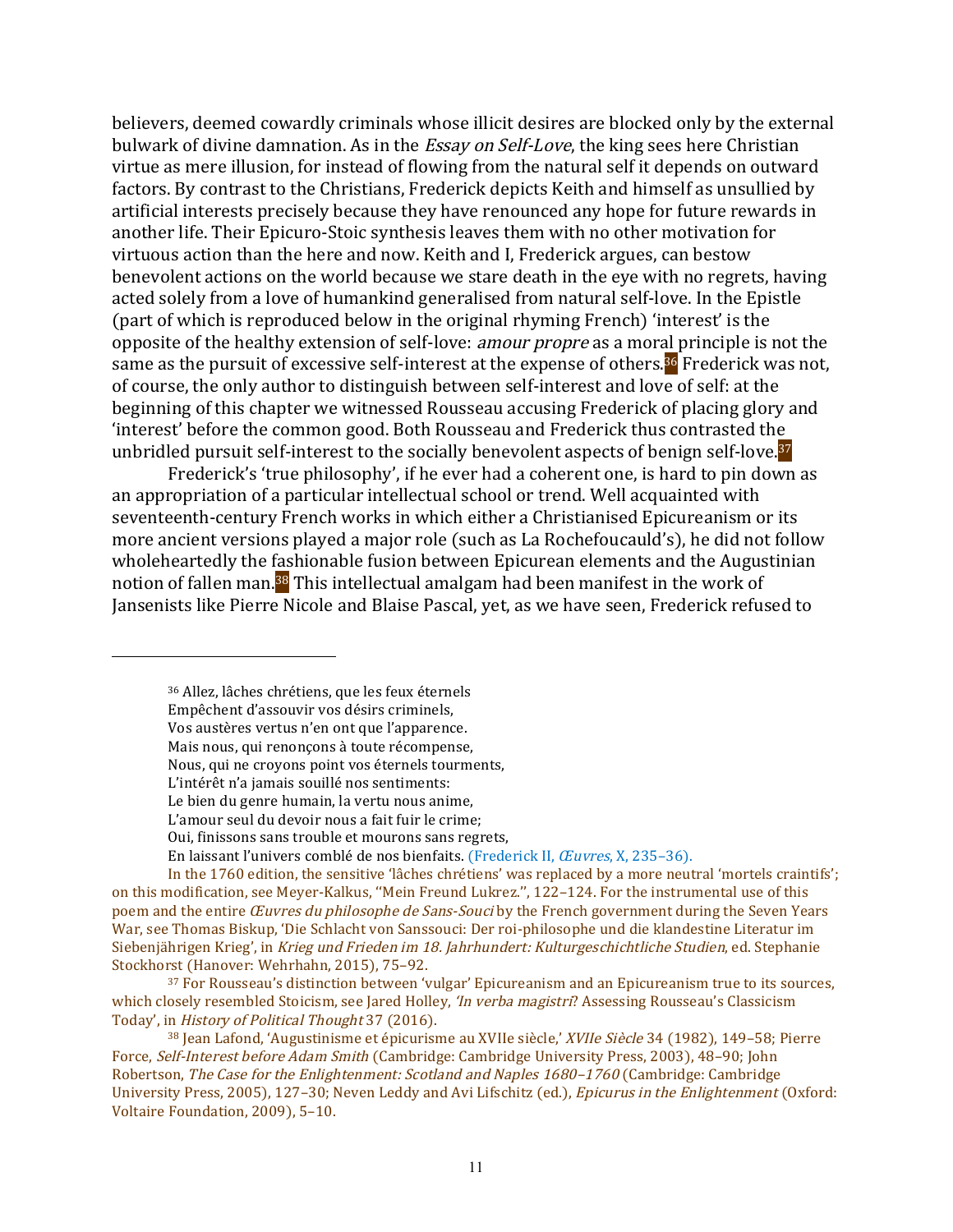temper the arbitrariness of the Epicurean universe, or its lack of any teleological principle, with the Augustinian view of original sin or a belief in the Christian God.

If the traditional image of Frederick the Great as a staunch neo-Stoic is due for reappraisal, it seems that the king cannot be considered as an all-out Epicurean either. Indeed, Frederick's admiration for Marcus Aurelius – which probably had much to do with the desired image of a philosopher-ruler – was accompanied by his enthusiastic appropriation of major Epicurean themes and an almost instinctive aversion to metaphysics. The 1762 letter to Keith actually points to a volatile mélange of Epicurean physics and Stoic ethics. The total dissolution of the soul upon one's death, the lack of rewards and punishments, and the denial of any grand design or meaning of life fit the Epicurean worldview. Happiness as tranquillity of the mind could be associated either with the Epicurean ataraxia or with the Stoic apatheia. Yet it was Frederick's pagan ethics of action that exuded a particularly strong Stoic aroma. His treatment of self-love is redolent of Cicero's account of oikeiosis in Book III of De finibus, as well as of Seneca's similar stance in Letter 121 to Lucilius.<sup>39</sup> This synthesis may be grounded in Frederick's double distaste for grand metaphysical systems and for Christian ethics. Towards the end of the *Essay on* Self-Love, Frederick suggested that his views on virtue and love of the self could be promoted by studying the ancients and prioritising ethics over metaphysics. Even theologians should change their focus, Frederick argued, and instead of 'unintelligible dogmas' teach what we might call applied ethics – or, in his words, 'practical morals'. $40$ Generally, instead of metaphysics Frederick recommended reading the Essay Concerning Human Understanding by John Locke, another member of the pantheon of 'true philosophy' in the Epistle to Keith.<sup>41</sup>

If this specific philosophical fusion was peculiar to Frederick, it was far from bizarre or exceptional in the mid eighteenth century. Christopher Brooke has pointed out the malleability of the Stoic legacy in the early modern period, while Neven Leddy and I have argued that the seventeenth-century baptism of Epicurean atoms and their presentation as moved by God entailed a confusion of philosophical tenets, which was exacerbated by the Epicurean-Augustinian blend. Eighteenth-century Epicureanism was an amalgam in constant evolution through its interaction with different philosophical traditions. Given the creative transformation of Epicureanism by Enlightenment authors, we argued it was time 'to substitute the notion of selective appropriation for the traditional concepts of reception and influence'.<sup>42</sup> This term may well apply to Frederick's Epicuro-Stoic synthesis. Dispelling some of the long-lasting debates over the king's identity as an Epicurean *or* a Stoic, it may also direct us back to the texts themselves and their sources, or towards an identification of the themes that remained relatively stable throughout Frederick's life. It is clear that the king used (and at times abused) his philosophy for political purposes, maintaining in the

<sup>39</sup> Cicero, De finibus bonorum et malorum, ed. H. Rackham (Loeb Classical Library) (London: Heinemann, 1914), Book 3, V, 233–237; Seneca, Epistle CXXI, in Ad Lucilium epistulae morales, ed. Richard M. Gummere (Loeb Classical Library), vol. III (London: Heinemann, 1925), 397–411.

<sup>40</sup> Frederick II, Œuvres, IX, 113.

<sup>41</sup> See, for example, 'Instruction pour la direction de l'académie des nobles à Berlin' (1765), Œuvres, IX, esp. 93–94; 'Lettre sur l'éducation' (1769), ibid., esp. 137–138.

<sup>42</sup> Leddy and Lifschitz (ed.), Epicurus in the Enlightenment, 3–5; cf. Thomas Kavanagh, Enlightened Pleasures: Eighteeenth-Century France and the New Epicureanism (New Haven: Yale University Press, 2010), 4–9.